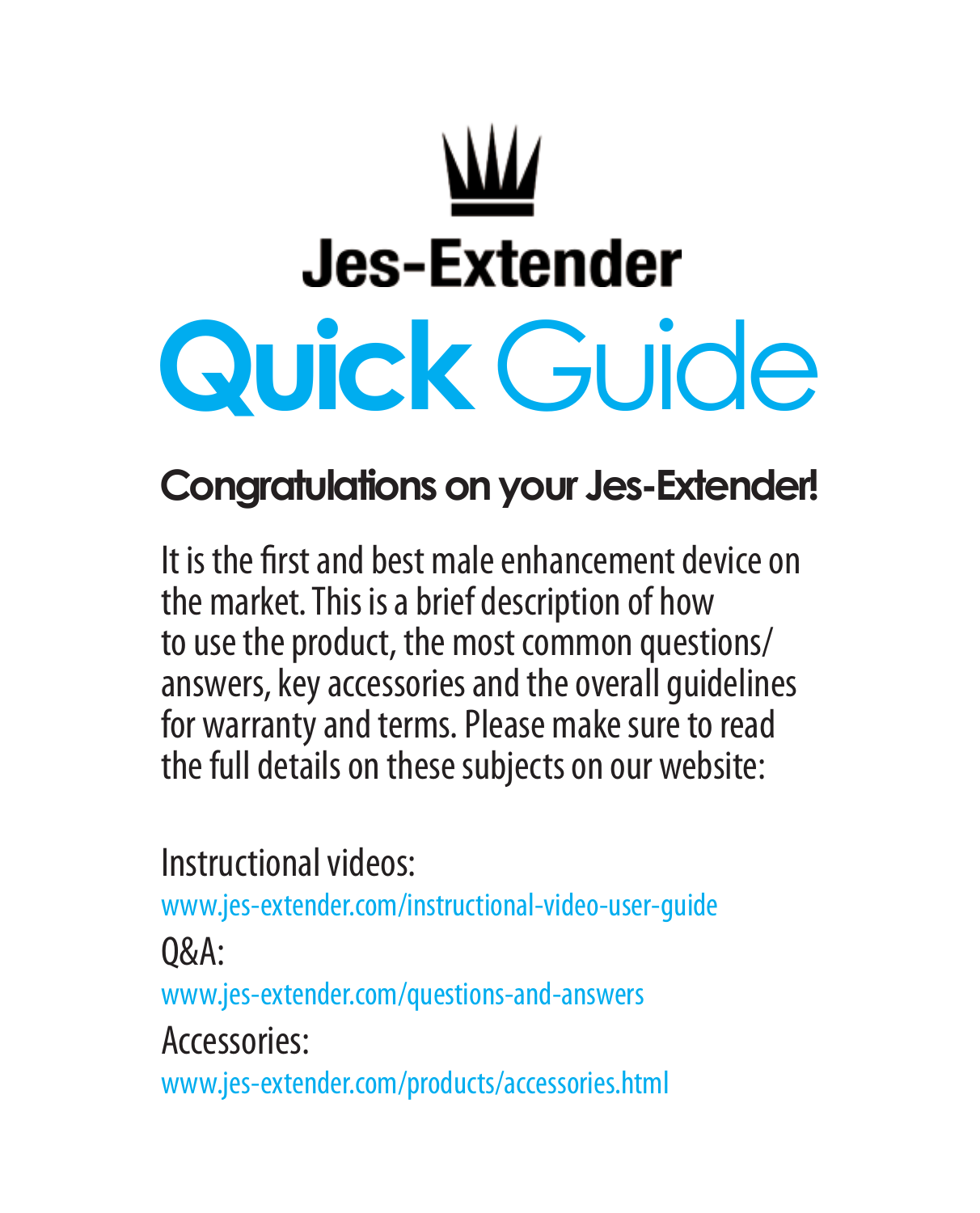

Before fastening the plastic front piece, make sure there is 1mm (0,04 inch) space on both sides of the handle on the adjustment screw, facing both the hexagonal piston, as well as the base plastic ring. This enables the adjustment screw to expand on both sides of the handle. expand on both sides of the handle. expand on both sides of the handle. Before fastening the plastic front piece, make sure there is 1mm (0,04 inch) space on both sides of the handle on the adjustment screw, facing both the hexagonal<br>pictor, as well as the hase plastic ring. This enables the adjustment screw to piston, as well as the base plastic ring. This enables the adjustment screw to on both sides of the handle on the adjustment screw, facing both the hexagonal piston, as well as the base plastic ring. This enables the adjustment screw to



When finding the suitable number of elongation bars to fit you, the total length of the device should be slightly longer than your flaccid, but fully stretched penis. Please add the suitable number of bars to match your current size. Please add the suitable number of bars to match your current size. When finding the suitable number of elongation bars to fit you, the total length of the device should be slightly longer than your flaccid, but fully stretched penis.<br>Please add the suitable number of bars to match your current size. When finding the suitable number of elongation bars to fit you, the total length of the device should be slightly longer than your accid, but fully stretched penis.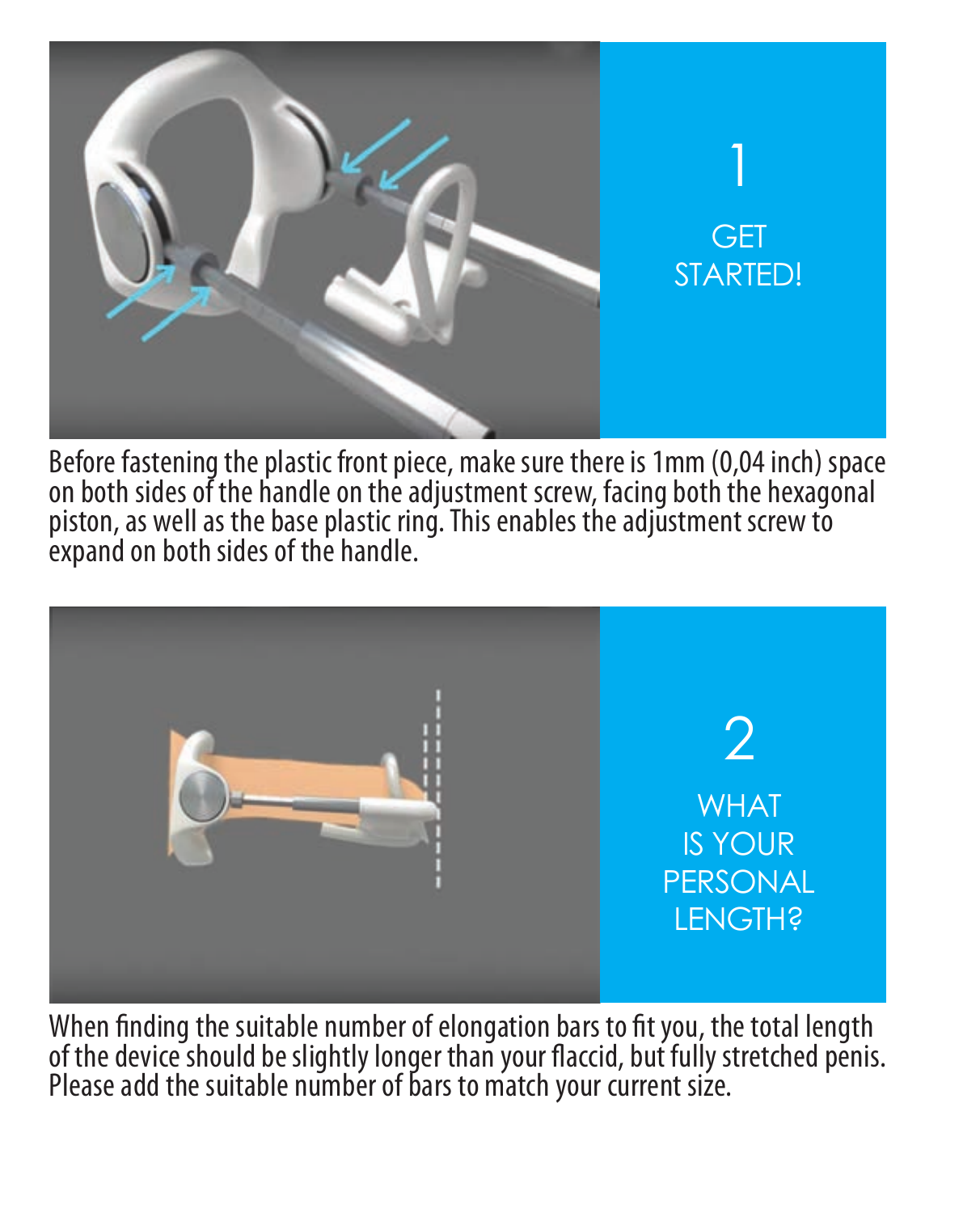

Attach the plastic front piece, by inserting the bars into the holes of the front piece, pushing it towards the base firmly, bringing the springs home, and continue until you hear a click, indicating that the front is securely attached to the bars. Insert the silicone tube in the front set of wholes (shown) or the comfort strap into the slots. silicone tube in the front set of wholes (shown) or the comfort strap into the slots.<br>You should only use one of the 2 options. Try both and see which suits you best. You should only use one of the 2 options. Iry both and see which suits you best. silicone tube in the front set of wholes (shown) or the comfort strap into the slots. You should only use one of the 2 options. Try both and see which suits you best.



Loosen the silicone tube (or strap) and slip the device over your penis. Push the plastic front piece towards yourself, until the springs reach home. Now tighten the yourself, until the springs reach home. Now tighten the plastic front piece towards yourself, until the springs reach home. Now tighten the silicone tube (or strap) behind the edge of your glans. Your penis should be flaccid, and fully stretched. The tube should be fastened underneath the plastic front piece in the grooves. If it is a tight fit stretch the tube a bit to make it thinner before inserting into the grooves. If you use the strap simply tighten it until you reach a snug fit. silicone tube (or strap) behind the edge of your glans. Your penis should be flaccid, fully stretched. The tube should be fastened underneath the plastic front piece in plastic from prece condras yourself, and the springs reach former from tighten the<br>silicone tube (or strap) behind the edge of your glans. Your penis should be flaccid, and fully stretched. The tube should be fastened underneath the plastic front piece in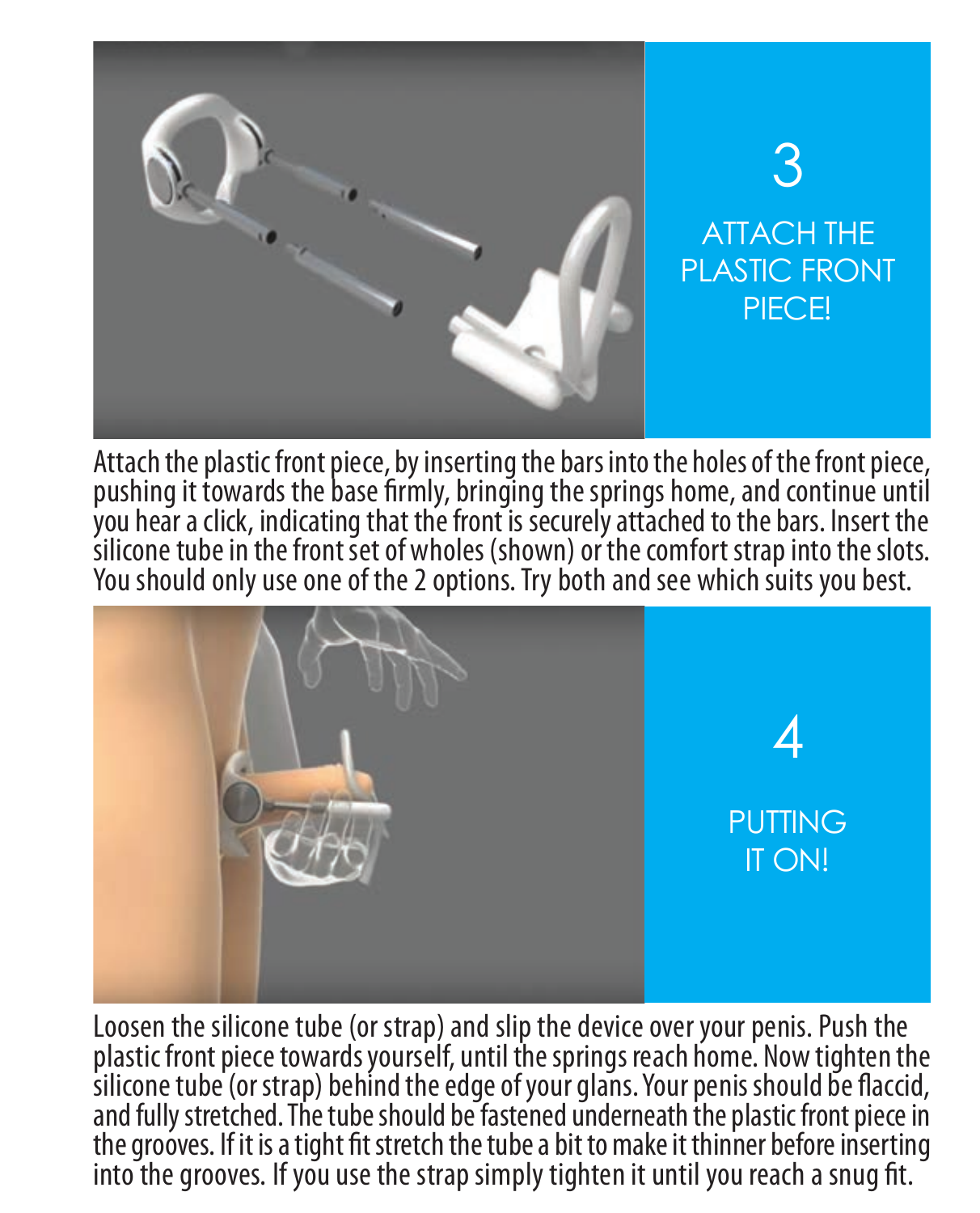

Release the front piece, and let the springs expand again. You should now feel a stretch of your penis (if not go back to (2) and add more elongation bars). Now turn both the hand screws inwards simultaneously, and notice the hand screw expand on both sides, and the stretch increase accordingly. expand on both sides, and the stretch increase accordingly. stretch of your penis (if not go back to (2) and add more elongation bars). Now stretch of your penis (if not go back to (2) and add more elongation bars). Now<br>turn both the hand screws inwards simultaneously, and notice the hand screw turn both the hand screws inwards simultaneously, and no<br>expand on both sides, and the stretch increase accordingly. stretch of your penis (if not go back to (2) and add more elongation bars). Now turn both the hand screws inwards simultaneously, and notice the hand screw



As you keep turning the hand screw, the stretch becomes noticeable, and you will see the hexagonal piston submerge into the cylinder. The further into the cylinder the more traction. If you reach mark 1 the traction is 1200 grams, mark 2 is 2000 grams, and mark 3 is 2800 grams (mark 1 is not shown in the picture). is 2000 grams, and mark 3 is 2800 grams (mark 1 is not shown in the picture).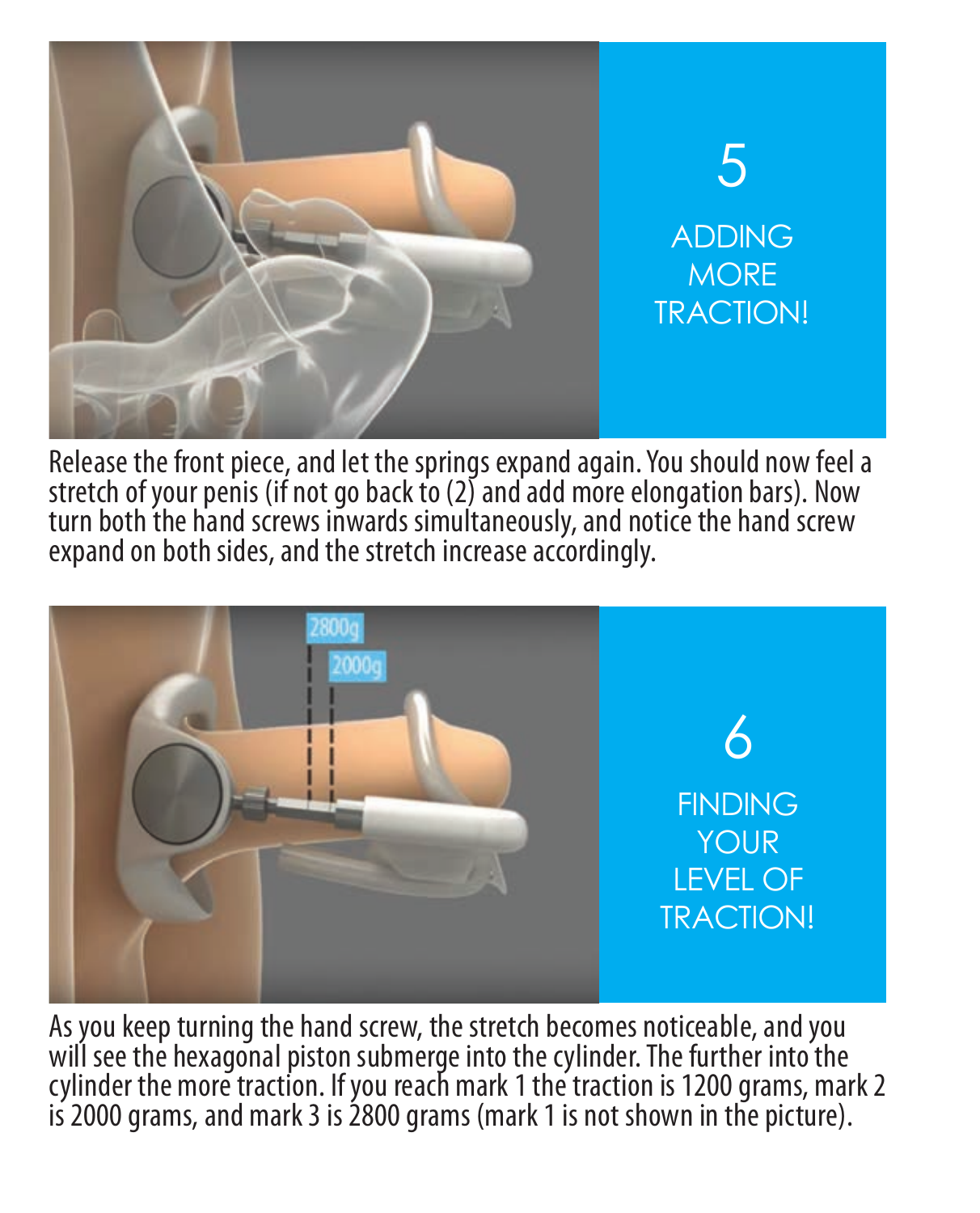

If you continue turning the hand screw you will eventually see threads become visible, and this means it is time to stop turning. If you haven't reached the suitable amount of minimum traction (1200 grams initially), and still see the threads, you should go back (to 2) and add more elongation bars and retry. you should go back (to 2) and add more elongation bars and retry. you should go back (to 2) and add more elongation bars and retry. If you continue turning the hand screw you will eventually see threads become<br>visible, and this means it is time to stop turning. If you haven't reached the suitable amount of minimum traction (1200 grams initially), and still s If you continue turning the hand screw you will eventually see threads become visible, and this means it is time to stop turning. If you haven't reached the suita-<br>ble amount of minimum traction (1200 grams initially), and still see the threads, If you continue turning the hand screw you will eventually see threads become visible, and this means it is time to stop turning. If you haven't reached the suita-<br>ble amount of minimum traction (1200 grams initially), and still see the threads,



Please follow a slow start up routine, and use the device for 1 hour in the first week, at 1200 g traction. Continue to add more traction as well as hours, accord-<br>ing to our guidelines. we know g traction as well as hours, accord- ing to our guidelines.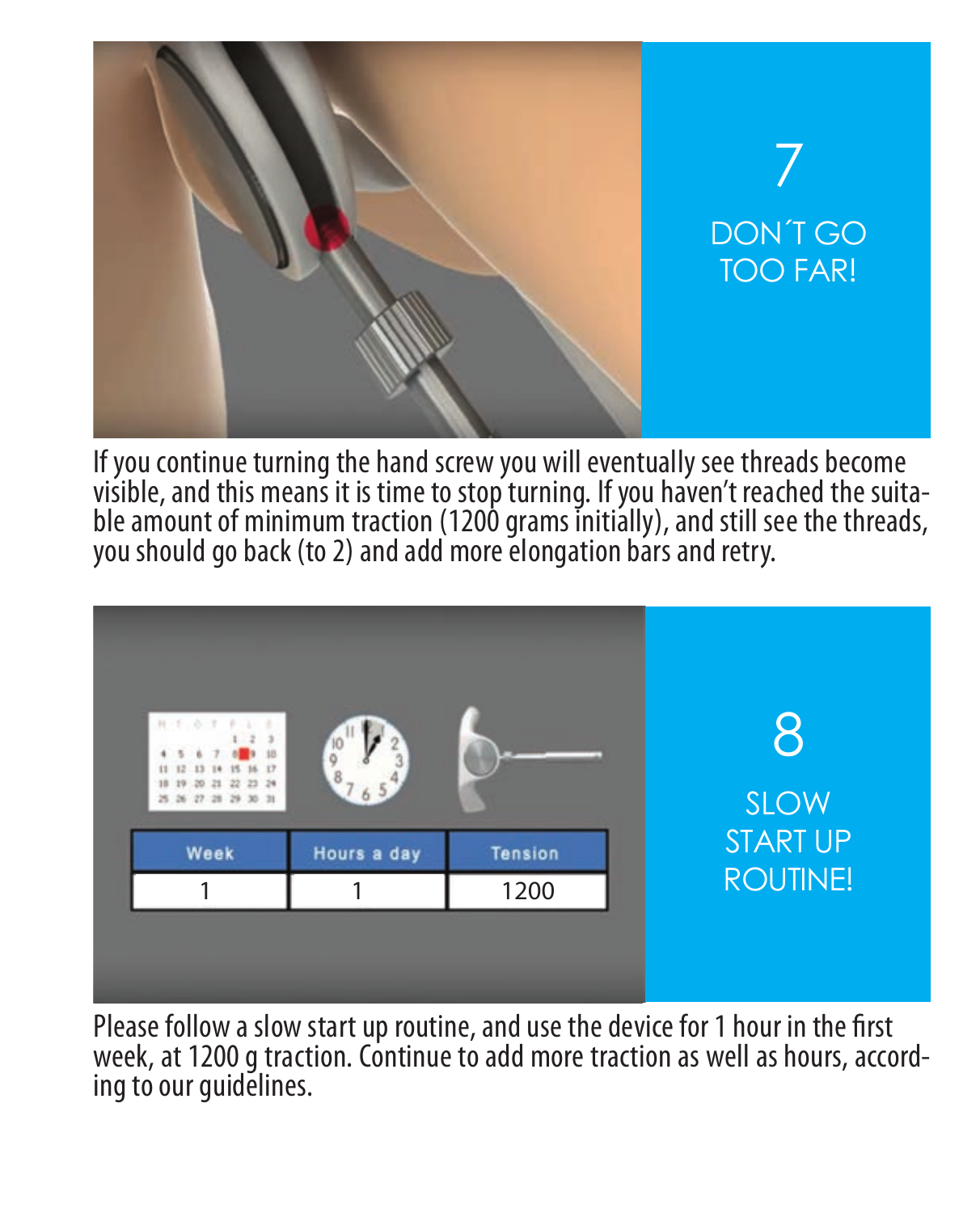

If you initially become sore/irritated behind the glans where the tube/strap touches your skin, you can use the Protection Pad included as a cushion underneath the tube/strap. We have other means of protection such as Cohesive Gauze, or the "No tube/strap. We have other means of protection such as Cohesive Gauze, or the "No<br>Slip Protech" which can be found in our accessories section, if not delivered with your device model. All these protection aids should be placed as shown above. If you initially become sore/irritated behind the glans where the tube/strap touche your skin, you can use the Protection Pad included as a cushion underneath the Slip Protech" whi If you initially become sore/irritated behind the glans where the tube/strap to your skin, you can use the Protection Pad included as a cushion underneat tube/strap. We have other means of protection such as Cohesive Gauze, or the "No Slip Protech" which can be found in our accessories section, if not delivered with



You can wear the Extender in any angle suitable to you – try it out and see which You can wear the Extender in any angle suitable to you – try it out and see which is more comfortable for you.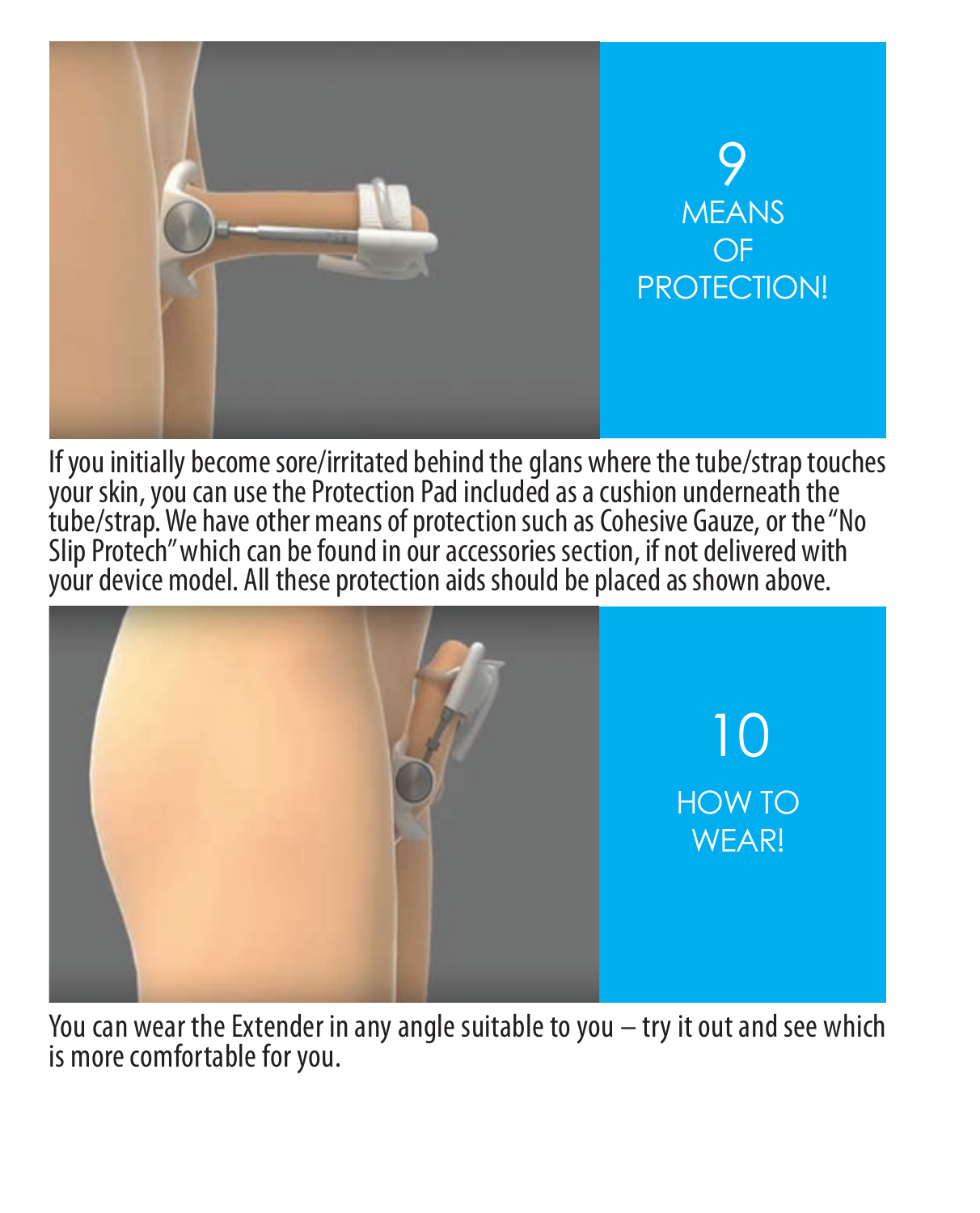

When you want to take off the Extender, simply release the tube (strap) and pull the device away from you. the device away from you.



Please allow the treatment to work slowly, the results will come. This is not a sprint, but a marathon. The average gains are 10% in erect length (8 % in girth) after 400 but a marathon. The average gains are in erect length % in after 400 hours of treatment, at 2000 grams traction. Most men can achieve 400 hours in 2 months, so you should be able to achieve 30% increased length in 6 months. The months, so you should be able achieve 30% increased length in 6 months. The new length is permanent and you don't need treatment to maintain it. Continued treatment will give you continued results, but please don't go to extremes, and stop after a suitable gain in size. Please see the entire detailed 3-D instructional video (6 languages) at **www.jes-extender.com/instructional-video-user-guide.** languages) **www.jes-extender.com/instructional-video-user-guide.**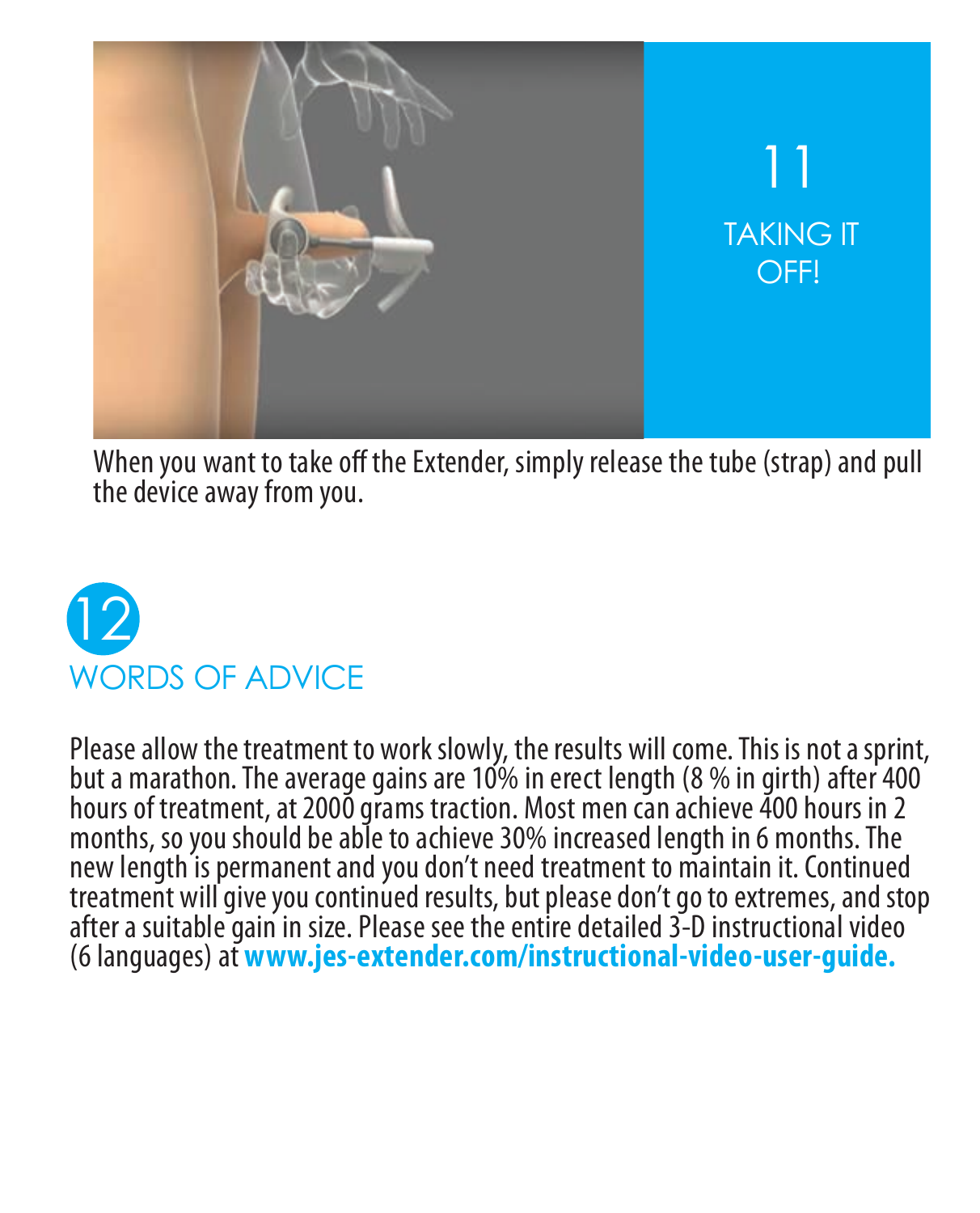# JES-EXTENDER. ALL YOUR QUESTIONS ANSWERED!

#### 1. What is it, and how does it work?

It is a medical penis enlargement device. It uses the bodies' natural response to traction, by creating new tissue cells. Used as your personal training device it increases your length AS WELL as your girth.

#### 2. Does it actually work, and can you document it?

Yes! First of all we have many feedbacks from our clients during the last 20 years. Also "The British Journal of Urology" published an article in 2011 on the subject with this conclusion among others: "It seems that penile extenders represent the only evidencebased technique of penile elongation".

#### 3. How much should I wear it, and when can I expect results?

After a brief startup phase, most wear it for 5-6 hours daily, which in the first 2-3 months will give a 10% increase in erect length. 10% increase is of course highly noticeable. After using it for 4 to 6 months clinical trials document an average growth of 28% in length and 19% in girth.

#### 4. How long can it get, and are the results permanent?

In theory you will continue getting results from continued use. We are not aware of any maximum, but some very patient users have more than doubled their size. Your results will stay the same after stopping the use, since the new cells created will stay around in any event.

## 5. Does this work for all men, having all sizes to begin with?

Yes – everybody will see a result after correct and diligent use. The increases mentioned are from clinical research, and they are average. Some will see results slightly above or below these figures. The device will fit sizes from 4-22 cm in the stretched flaccid state.

#### 6. Do you guarantee that it works for me?

Yes, if you after diligent, documented use haven't achieved any results, we offer a double money back guarantee. www.jesextender. com / account / myjesextender.

## 7. Any side effects?

No – the use will not affect, fertility, stamina, urination or erection force. In fact many users report improved erection and stamina, due to the increased blood flow from the treatment.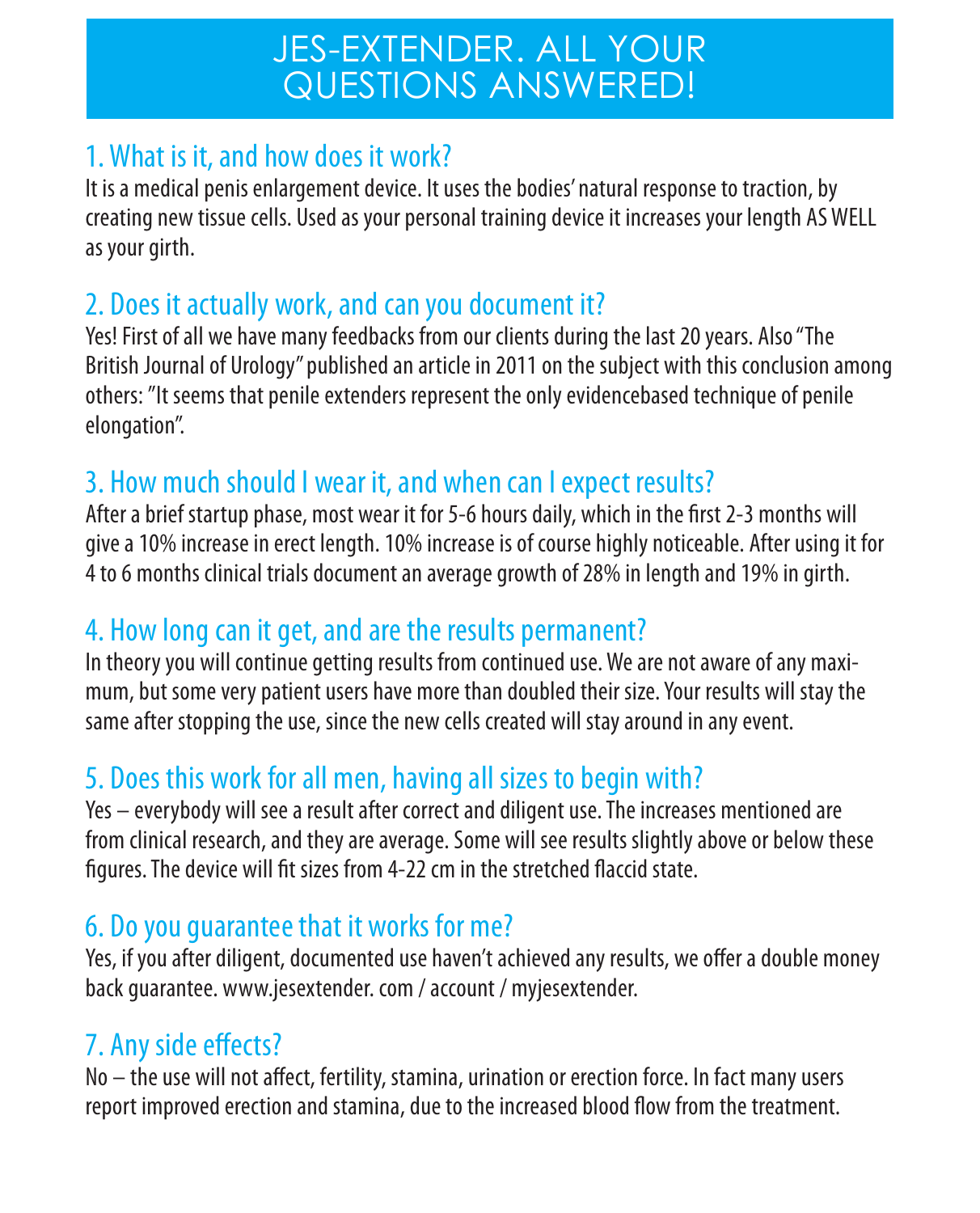# JES-EXTENDER. ALL YOUR QUESTIONS ANSWERED!

#### 8. Do the use of the Jes-extender require medical experience or the help of a doctor?

No, the penis extenders come with printed or digital easy to understand instructions in 6 languages, explaining exactly how to use the device and how it will make your penis bigger. All instructional films are available online at https://www.jes-extender.com/instructional-video-user-quide

#### 9. Does Jes-extender require a certain length or thickness of the penis?

No, the Jes-extender is developed for penises of all proportions above 4cm/1,6 inch. It can also be used on circumcised penises.

#### 10. Can Jes-extender be worn at work and while you sleep?

If you have a non-physical job, the penis extender can be worn under boxer shorts and loose fitting trousers - helping you to achieve a Bigger penis all day long. It can perhaps prove difficult to keep on during sleep if you twist and turn a lot. The only way to determine this is by trying.

#### 11. Do I have to follow a fixed treatment pattern?

No, you can wear the penis enlarger as you please. There is a start-up program for weeks 1-6, after which the penis enlargement results depend only on the total amount of hours worn and the traction involved.

#### 12. Is it for men of all ages?

You must be minimum 18 years of age to purchase from us. As for an upper age limit, it is individual – we have some users in their mid-seventies who are getting good results!

#### 13. Is it for circumcised men also?

Yes the Jes-extender can be used for both uncircumcised and circumcised men!

#### 14. Can I have sex during the treatment?

Yes you can have a perfectly normal sex life during treatment. Some users in fact indicate they have stronger erections due to the added blood flow from the treatment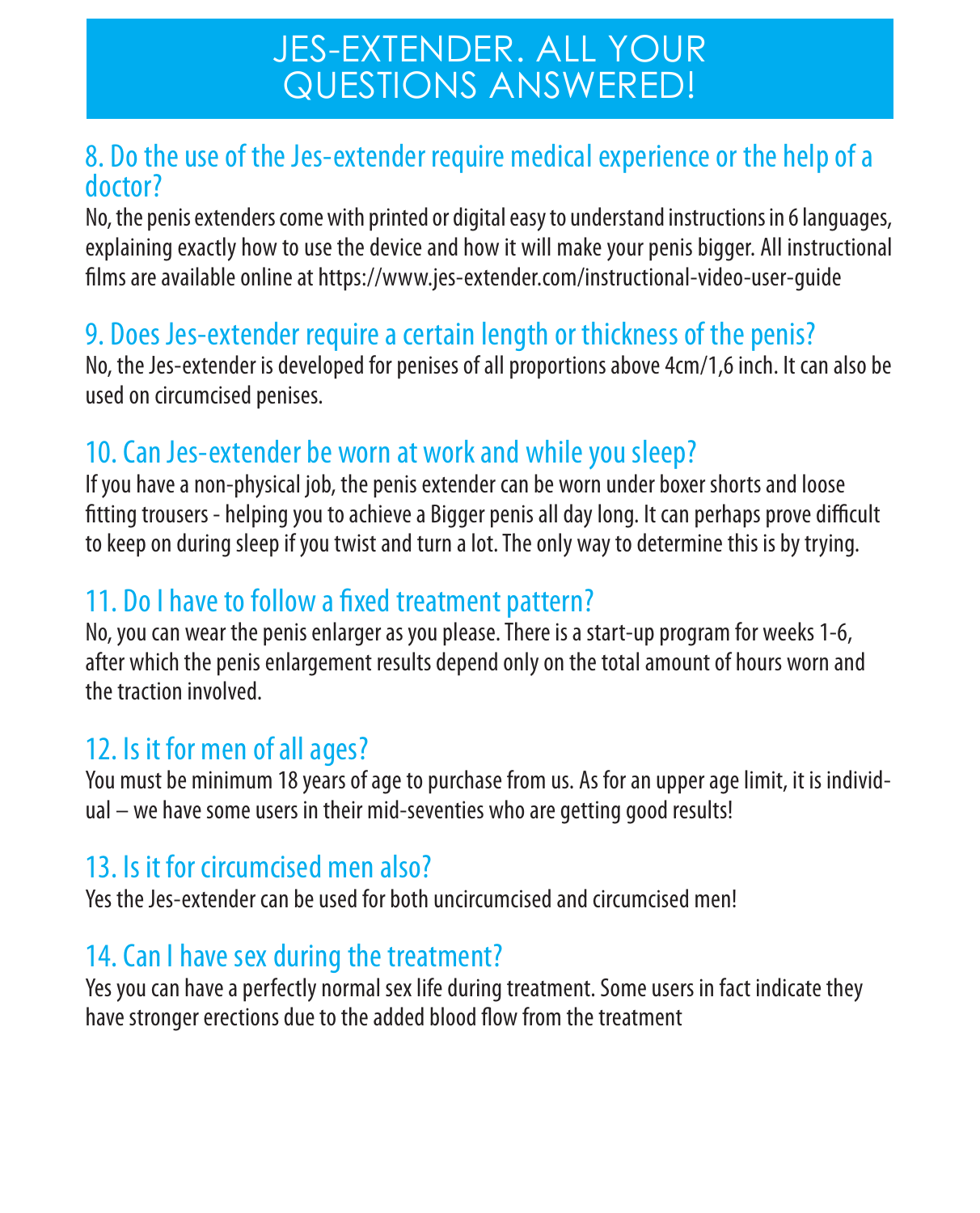## NO-SLIP PROTECH



This aid helps add girth and furthermore adds both protection and fric-This aid helps add girth and furthermore adds both protection and fric-<br>tion to secure the strap easier and more comfortable. Reduces slipping, and increases grip and comfort. The no slip Protech should be wrapped and increases grip and comfort. The no slip Protech should be wrapped around the back of the glans, and the rubber strap should be placed right around the back of the glans, and the rubber strap should be placed right on top of it. Can be reused. on top of it. Can be reused.

# PROTECTION PAD



Increases grip and comfort. "Open" the Protection Pad with 3 fingers, place it at the back of your glans, and let it go. It will go back to the original size it at the back of your glans, and let it go. It will go back to the original size re at the back of your glans, and let it go. It will go back to the<br>for a snug fit. Place the strap right on top of it. Can be reused.

# COHESIVE GAUZE



Cohesive Gauze. Increases both protection and the securing of the strap or silicone tube. Reduces slipping, and increases grip and comfort. The Cohe-<br>sive Gauze should be wrapped 2-3 times around the back of the glans, and the strap should be placed right on top of it. 1 roll is enough for 4-6 uses.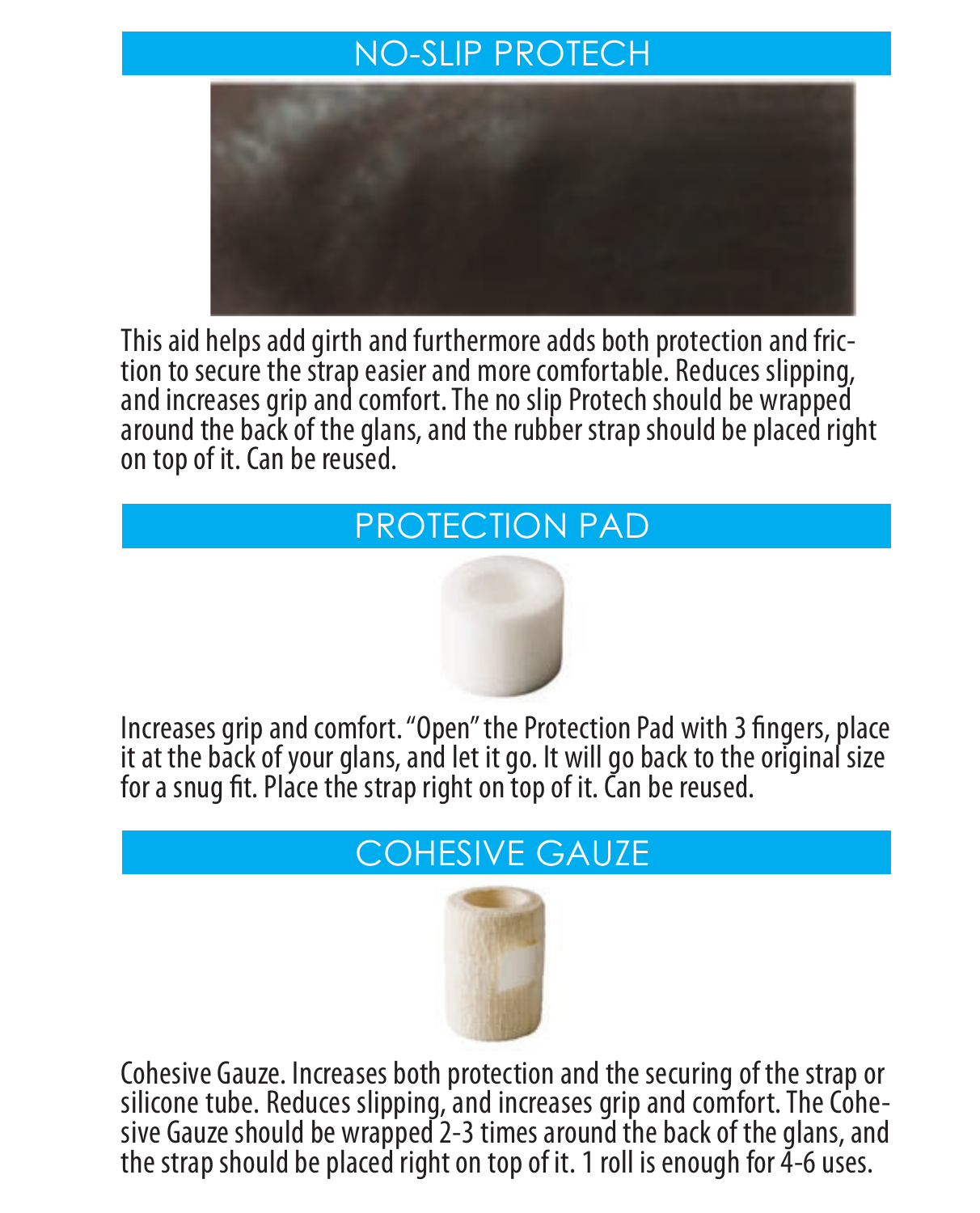# 3M ADVANCED COMFORT PLASTER 3M ADVANCED COMFORT PLASTER



This plaster also works as means of protection of the skin, and to increase This plaster also works as means of protection of the skin, and to increase<br>grip/comfort and avoid slipping. Through a unique formula you use this grip/comfort and avoid supping. Infough a unique formula you use this<br>as a plaster to be placed underneath the drawn foreskin, behind the as a plaster to be placed underneath the drawn loreskin, bening the<br>glans. Put the tube/strap on top as you would normally. When the plaster gians. Put the tube/strap on top as you would normally. When the plaster<br>removed there is no pain/discomfort due to the "glue formula" – contrary tembred there is no pain, also more due to the gray<br>to what you would imagine. magnie.

#### TRANSPARENT STRAP



Transparent Silicone Tube, one unit. Alternative method of fixation, compared to the rubber strap. Some users prefer this to the strap. Should compared to the rubber strap. Some users prefer this to the strap. Should<br>be inserted into the holes in the front piece combo, and locked into the ridges at the bottom. ridges at the bottom. Transparent Silicone Tube, one unit. Alternative method of fixation, be inserted into the holes in the front piece combo, and locked into the<br>ridnes at the bottom

# CUSTOM VELCRO STRAP CUSTOM VELCRO STRAP



**Custom Velcro Strap Set of: Front piece slot, Velcro fastening for precise** Custom Velcro Strap Set of: Front piece slot, Velcro fastening for precise<br>pressure and protection pad. A combination of the plastic support, Protec-<br>tion Pad and a velcro strap, allowing you to use seamless adjustment of the tension. the tension. tion Pad and a velcro strap, allowing you to use seamless adjustment of<br>the tension.